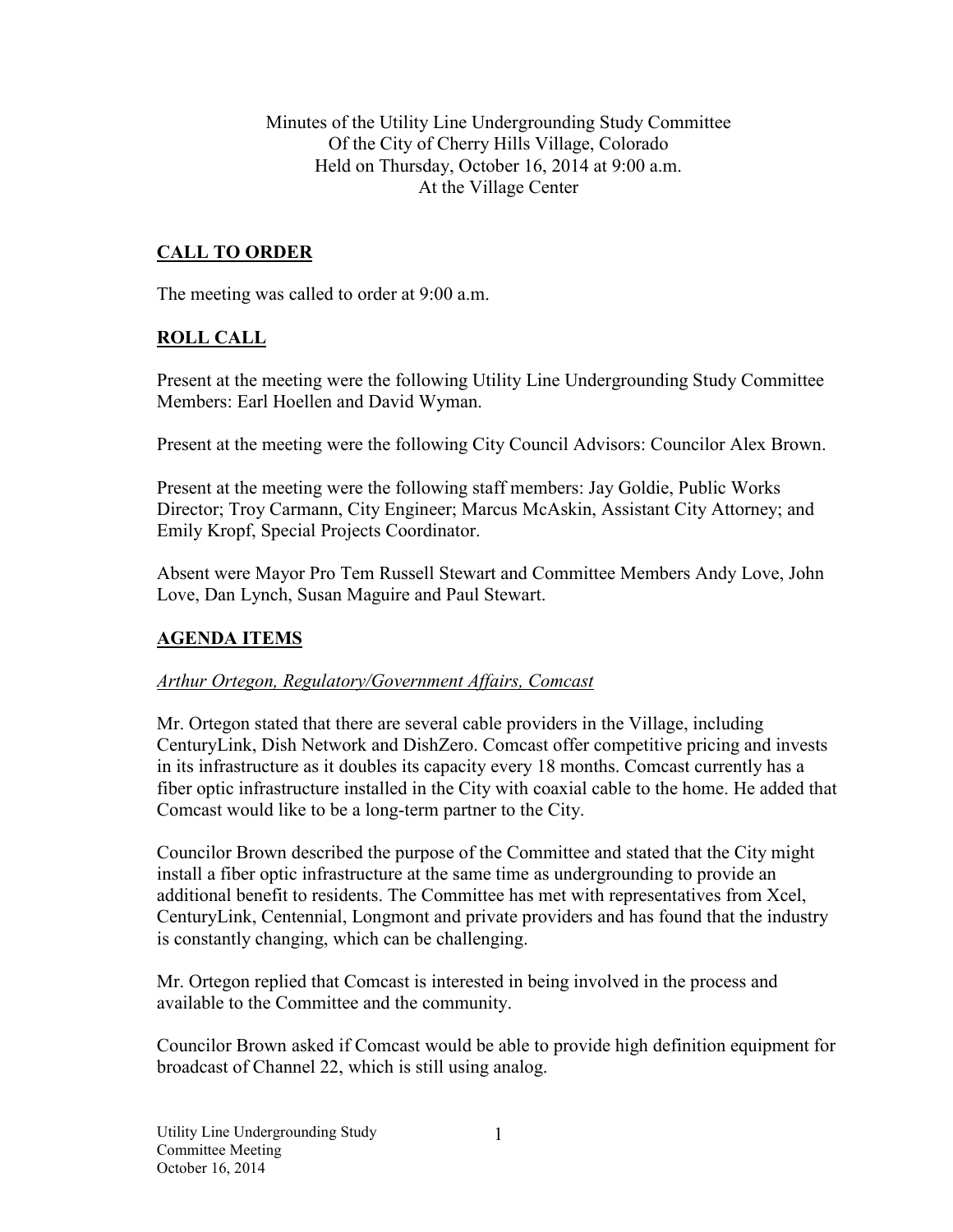Mr. David Krook, Field Operations with Comcast, stated that he could look into it and get back to the City.

Committee Member Wyman asked if Comcast's system is close to capacity because he has experienced slow speeds at home.

Mr. Krook said the existing network should provide fast service. He added that it may be a localized issue and that he would look into it.

Committee Member Wyman asked if it would be possible to get fiber directly to each home instead of coaxial cable.

Mr. Krook replied that the coaxial cable can provide up to 105 megabits, which should be an adequate speed for most home owners.

Councilor Brown asked if it would be possible to install a wireless system from the fiber to the home. He also asked if there could be a security issue as a result.

Mr. Krook responded that in some hot spot scenarios it might be possible. He added that there is not a security issue as the home owner would only be able to access the IP address.

Mr. Carmann asked why some of Comcast's lines are located in neighborhoods.

Mr. Krook said that some of the lines might have been added to the existing infrastructure based on service needs.

Mr. Ortegon added that Comcast will take advantage of any open streets in order to avoid disturbing the same area again in a few years.

Mr. Goldie asked what the average cost is to install conduit and fiber.

Mr. Krook replied that the average cost per linear foot for trenching is \$8 and directional boring is \$13. This does not include the cost of materials. One mile of work might range from \$35,000 to \$50,000.

Mr. McAskin asked what Comcast's penetration rate is in the City.

Mr. Krook responded 65% to 75%

Mr. McAskin asked what percentage of Comcast's lines is aboveground.

Mr. Krook replied that 70% to 80% of Comcast's entire infrastructure is underground. He does not know the exact percentage for the City but will provide that information.

Mr. Goldie asked if Comcast's easements are written for above or belowground.